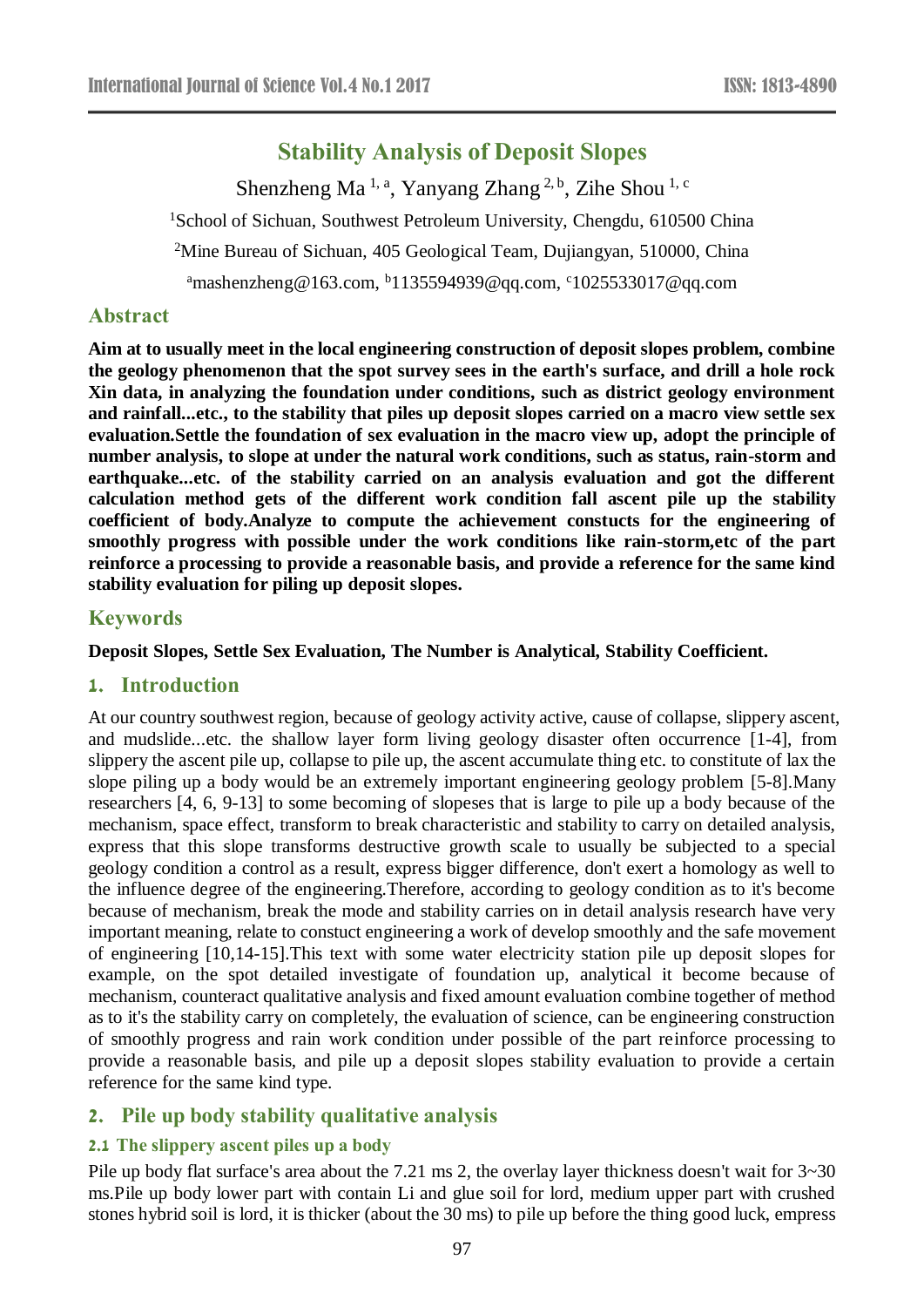the good luck pile up a thing thinner.(BE 3~5 ms) Descend the Fu radicle rock strong breeze to turn to take inside there is a mire turning mezzanine to distribute, but the coherent is worse, only see the ZKM1, ZKM4 drill a hole, the weak morals and custom takes to have thick 3~5 cm mire to turn mezzanine to distribute inside the part.Take to distribute depth and run-through analysis from the glide, add previous good luck to have no glide to shear a geography condition, pile up a body again follow bottom occurrence glide of the possibility isn't big.Pile up before the body good luck part occurrence to probably fall to slip a phenomenon under the rain-storm circumstance.

Geology survey in the ground didn't discover two sides and empress good luck boundary transforming an evidence and only faced sea son before the ditch good luck abrupt hole to have part to collapse to fall to transform an evidence.According to the survey, the slippery ascent takes place up to now already the 37 years, upper part farmland and common people's houses have never seen currently the crack and Ru change phenomenon, 1# piles up whole ascent noodles of body and doesn't discover glide to break a phenomenon.

Gomprehensive geography geology condition and survey result analysis, those 1# slippery the ascent body is whole to be placed in to stabilize status under the state of nature.

#### **2.2 The 2# slippery ascent piles up a body**

Pile up the body flat surface area 6.22 ms 2, the overlay layer the thickness  $1 \sim 15$  ms doesn't wait. The 2# slippery ascent piles up before the body good luck and 1# to pile up a body close by, incise depth because of the sea son ditch opposite more deep, front good luck the abrupt hole become Gao, geography condition to stabilize disadvantageous influence.Pile up body upper part to take crushed stones hybrid soil as a lord, the thickness 1~5 ms, have never glued sex soil mezzanine to distribute, medium the lower part have already contained Li to glue soil and glue soil to clip a crushed stones layer.The lower part radicle part inside the rock has mire to turn mezzanine to distribute, but the coherent is worse, only see the ZKM10 drill a hole, the weak morals and custom takes to have the  $3\n-5$ cm the mire to turn a phenomenon inside the part.Follow to pile up body bottom again occurrence glide of possibility isn't greatly, under the rain-storm circumstance, pile up before the body good luck shallow layer part probably occurrence fall slippery phenomenon.

The slippery ascent piles up a body two sides contain the abrupt hole geography that Gao  $1~3$  ms doesn't wait, east the flank field and empress good luck didn't transform an evidence, but west flank field it is thus clear that several cracks(see figure 1), the abrupt hole has part to collapse to fall to transform an evidence.According to the survey, the slippery ascent takes place up to now already 32 years, piling up the upper part farmland in body didn't see obvious crack, but ascent the good luck present tongue-like in shape extension geography before the body, the part has the Ru slippery phenomenon.



Fig. 1 2#Landslide deposit on the western edge cracks

From there has been geology data and survey result analysis, should slip an ascent to pile up a body to be placed in basic stability status currently, but west flank good luck the part still have already transformed a phenomenon.In the rain-storm or open to dig ascent feet under the circumstance, may arouse to pile up before the body good luck to transform to fall to slip.

#### **2.3 The central part changes body**

Pile up to lift central part to transform a body, according to investigating to show to transform the body investigates to explore to have no inside the depth the place the slope lower part radicle rock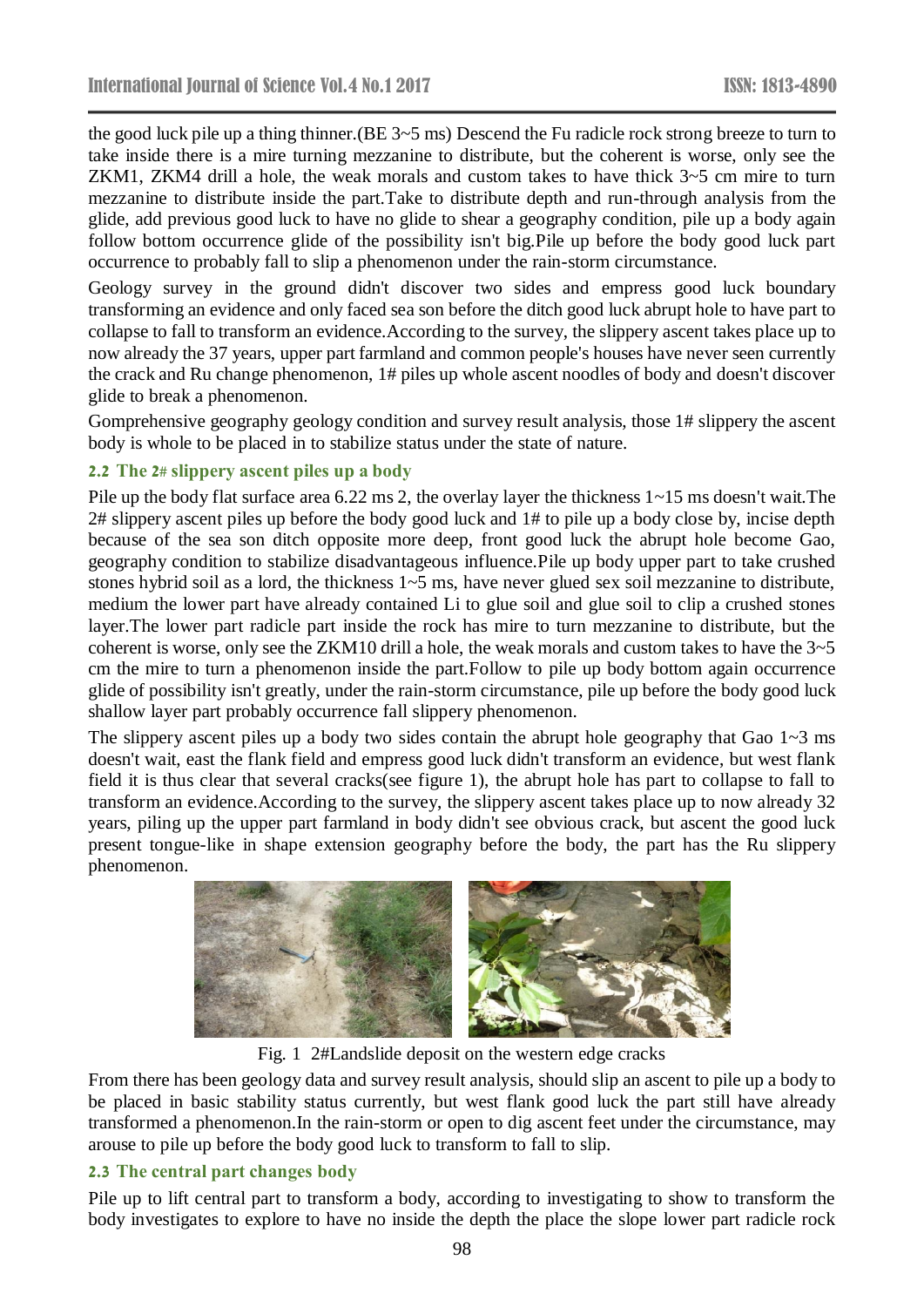slippery take existence, only develop 2 agreeable layers slow Qing ascent outside wrong move to take.Being total because of geography slope and radicle rock crest noodles slope is more slow, and wrong move to take have never faced empty, the radicle rock doesn't have a slow Qing ascent of follow outside wrong move to take slippery the condition for moving.The slope stability problem fastens the stable problem of slope overlay layer.According to the rock soil structure characteristic, rich water characteristic of slope, transform a characteristic, the slope stability problem fastens the stable problem of slope overlay layer.Transform a body to transform to fill on the above of the soil because of the roadbed a heap of residue adds to carry a function to make a soil ascent to the ascent crest creation the occurrence shear to slice to transform and transform slippery move the direction as S of 60 °Es, the raining season soil body saturation, the mechanics property is bad, transform more obviously.Transform a body to transform for the partial stability problem of slope, transform body place the natural slope Be whole to be placed in to stabilize status.

# **3. Pile up the deposit slopes stability fixed amount evaluation**

According to water electricity water conservancyslope design norm (DL|T5353-2006), slope stability's analyzing a basic method is an extreme limit balance limit solution method, adopt a Slide mold piece within Rocscience system software, carry on a stability analysis calculation.When adopt various methods analysis calculation, dissimilarity bottom limit solution method in should take the value of tallest achievement, but should not exceed the upper limit solution lowest value within method, the M-P method(Mo root Si Tan method) computes to be worth in the Rocscience software generally higher, and the method is slope norm recommend of strict solution method, therefore finally make reference to finish the method of Xiao Pu and Zhan Bu simplify a method result, with Mo root Si Tan the method compute result Be slippery ascent stability safety evaluation basis.

The in common use method of the slope stability of another calculation is to adopt a limited dollar method.The limited unit method is to treat research object as to lie quality in a row, pass long-lost the establishment turning a method look like function, wireless problem simplification, pass equation set to analytical transform a body of in response to dint contingency problem.This stage adoption phase software carries on stability evaluation towards piling up a body.

Survey and map and investigate to explore data according to the geology, didn't discover continuous weak rock strata in the radicle rock, and ascent the good luck sea son ditch didn't incise to a little bit deeply face empty side before the body, thought a radicle rock the geologic strata is stable currently.Pile up to lift to break the form piles up body glide for shallow layer, this is metered the calculation only calculation may arouse to pile up before the body the good luck transforms to fall to slip 2# slippery the ascent pile up of stability.

#### **3.1 The slippery ascent piles up a whole stability of body analysis**

Under the different work condition the calculation model of establishment sees figure 2~3.Need to consider super hole water pressure dint under the condition in the rain-storm work among them, and dump after the deposit slopes a good luck underground water table to lift to rise.The whole stability result that computes a slippery ascent of 2# to pile up a body under the work condition according to the model sees table 1.



Fig. 2 Calculation model under the condition of natural and earthquake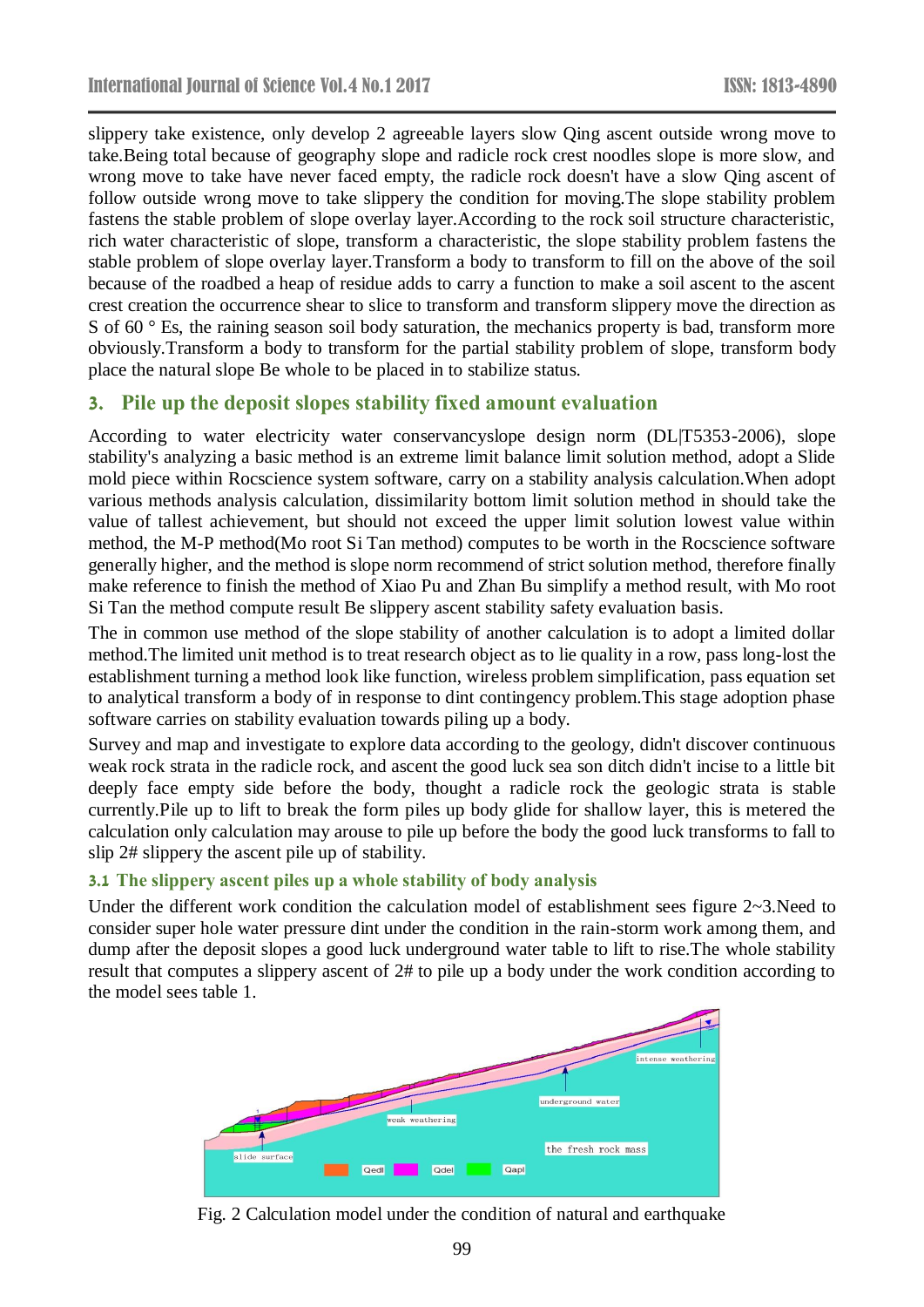

Fig. 3 Calculation model under the condition of the storm

Table 1 All kinds of the 2 # landslide deposit under the condition of the overall stability calculation results

| <b>Working Condition</b> | <b>Calculation Method</b> |               |       |         |             |  |  |  |
|--------------------------|---------------------------|---------------|-------|---------|-------------|--|--|--|
|                          | General                   | <b>Bishop</b> | Janbu | Spencer | Morgenstern |  |  |  |
| Natural                  | 3.031                     | 2.944         | 3.008 | 3.033   | 3.019       |  |  |  |
| Earthquake               | 1.951                     | 1.896         | 1.936 | 1.944   | 1.941       |  |  |  |
| <b>Heavy Rains</b>       | 2.209                     | 2.163         | 2.193 | 2.212   | 2.200       |  |  |  |
| Earthquake + Heavy Rains | 1.433                     | 1.400         | 1.422 | 1.427   | 1.425       |  |  |  |

Total come to say, adopt the general cent's method calculation gets of stability coefficient opposite other method calculations get of the stability coefficient have to be a little bit low, this is because calculation method is dissimilarity from calculation principle cause.Under the natural status, 2# slips the whole stability coefficient of ascent over 2, the slippery ascent piles up a body whole ascend be placed in to stabilize status.Under the earthquake, rain-storm work condition, the slippery ascent piles up whole stability coefficient of body basically also above 2, the stability is still better.In the earthquake and the rain-storm under the common function, the 2# slippery ascent piles up the whole stability of body also above 1.4, the whole stability is good.

# **3.2 The slippery ascent piles up a partial stability of body evaluation**

# (1) Just body extreme limit equilibrium method.

Making use of to compute the procedure adoption arc method to search to get is natural, under the rain-storm and earthquake work condition 2# slippery the ascent pile up a body in the most dangerous slippery noodles position and stability coefficient, such as figure 4~7 show.



Fig. 4 Under the natural state of circular arc method 10 of the most dangerous sliding surface search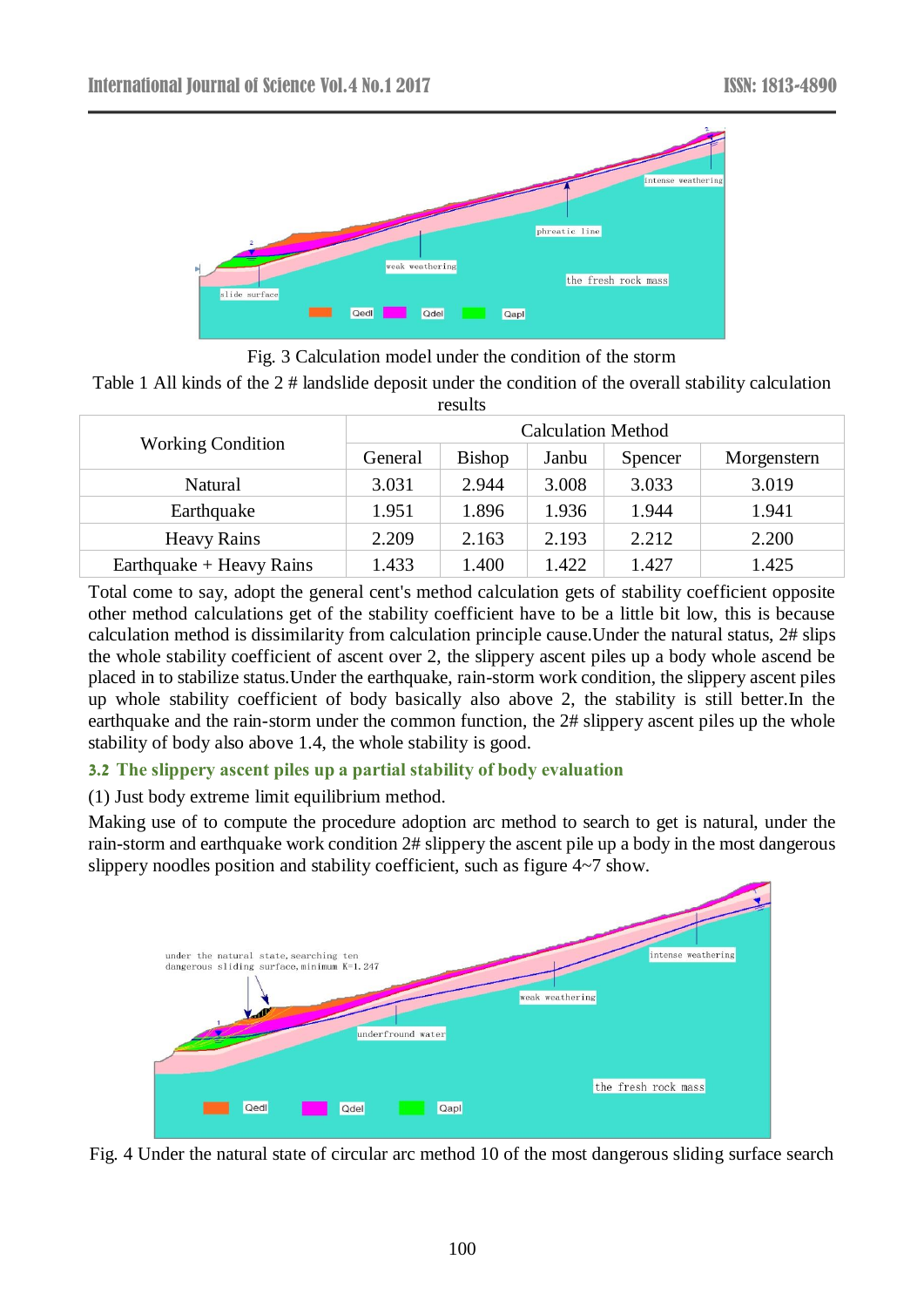

Fig. 5 Earthquake conditions arc method to search for slope stability coefficient is less than  $1(a=0.165g)$ 



Fig. 6 Heavy rain conditions arc method to search for slope stability coefficient is less than 1



Fig. 7 Heavy rains + earthquake conditions arc method to search for slope stability coefficient is less than  $1(a=0.165)$ 

Can know from the diagram, natural status bottom, the most dangerous slippery body is located in slippery the ascent pile up before the body good luck, minimum of stability coefficient  $K=1.247$ , the stability coefficient of limited dollar calculation is 1.52, the stability is better.In the earthquake work under the condition the adoption arc method search minimum stability coefficient K=0.924, this means in the earthquake work under the condition, dumping the deposit slopes form department will appear part of lose steady fall breakage.

In the rain-storm work under the condition, the slope material is placed in saturated status and search slippery noodles in, the slippery side of the stability coefficient's least appears at slippery the good luck after ascent, K=0.914;In the earthquake+rain-storm of extreme the work condition search the result of slipping the noodles under the condition in, appear similar conclusion with rain-storm work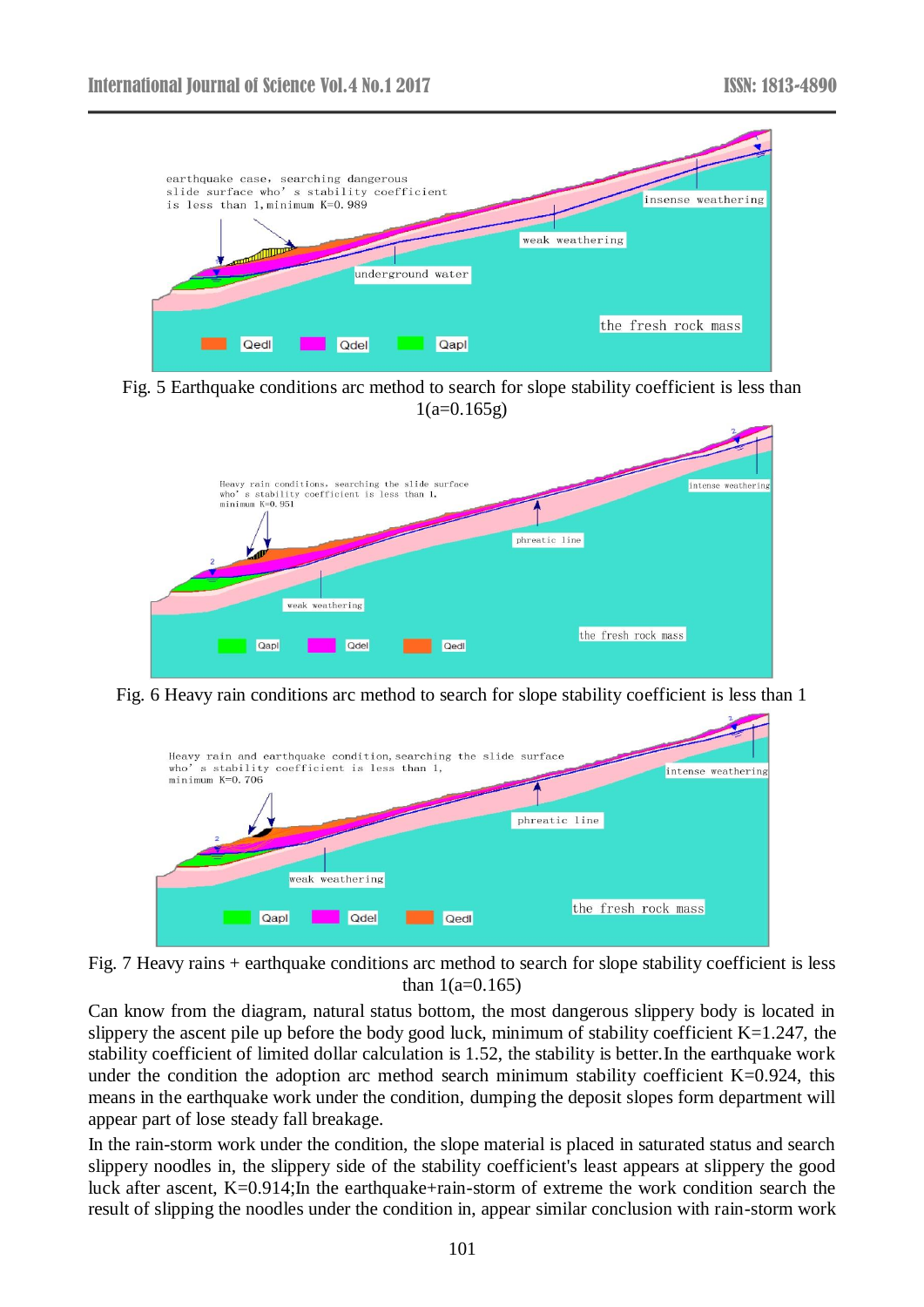condition, most the dangerous glide noodles also appears at slippery the good luck after ascent, K=0.668, enunciation rain-storm and rain-storm+earthquake etc. work condition under the condition, the slope will take place the part crash, and all and first appear at slippery the ascent pile up a body after good luck position.

(2) The limited dollar method analyzes a method.

The calculation model of establishment sees figure 8, the calculation sees figure as a result 9~12.The partial stability result that computes a slippery ascent of 2# to pile up a body according to the model under the work condition such as table 2 show.

The stability is computing a result, with just body extreme limit equilibrium method similar, and because of phase model in, adoption of was the whole slope is a model, various work condition calculation result more extreme limit the equilibrium method was higher.Under the natural status, pile up a whole of body to move vector trend obvious, moves main occurrence the surface is at the ascent body, main concentration after slope good luck and slippery the ascent pile up before the body good luck surface part, get into radicle rock inner part, moves quantity to obviously lower.Among them slippery ascent before the body good luck under the rain-storm condition's moving trend Be getting more obvious, the earthquake work condition is next the direction of inner part moving on the slope have obvious variety, is quickly changed into a level direction by the perpendicular direction.



Fig. 8 Finite element analysis model of deposit



Fig. 9 2 # landslide deposit natural state displacement vector diagram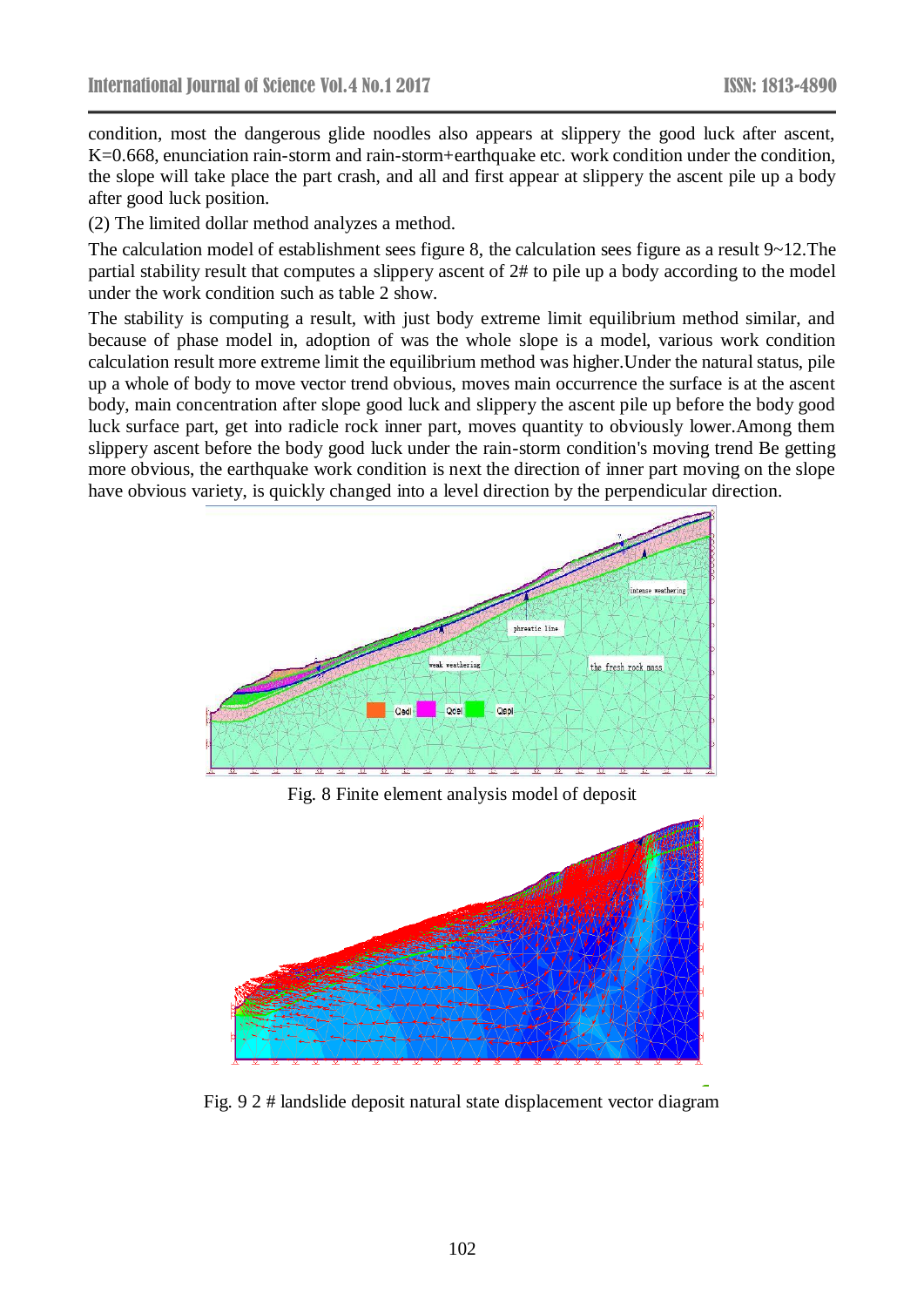

Fig. 10 Working condition of 2 # deposit landslide and earthquake displacement vector  $diagram(a=0.165g)$ 



Fig. 11 2 # landslide deposit rainstorm condition of displacement vector diagram



Fig. 12 2 # landslide deposit rainstorm + earthquake condition of displacement vector  $diagram(a=0.165g)$ 

| Table 2. Calculation results for the local stability of 2 # landslide deposit summary table |  |  |  |  |
|---------------------------------------------------------------------------------------------|--|--|--|--|
|---------------------------------------------------------------------------------------------|--|--|--|--|

| working condition          | calculation method |        |       |         |             |                |  |
|----------------------------|--------------------|--------|-------|---------|-------------|----------------|--|
|                            | general            | bishop | janbu | spencer | morgenstern | finite element |  |
| natural                    | 1.259              | 1.316  | 1.247 | 1.317   | 1.310       | 1.53           |  |
| earthquake                 | 0.957              | 0.994  | 0.924 | 0.989   | 0.993       | 1.00           |  |
| heavy rains                | 0.960              | 1.002  | 0.951 | 1.001   | 1.000       | 1.090          |  |
| earthquake $+$ heavy rains | 0.731              | 0.754  | 0.706 | 0.749   | 0.753       | 0.890          |  |

Can get from the diagram, slip an ascent to pile up body breakage type Be current to pull breakage, have already shorn breakage as well. Among them shear to slice to break main concentration in the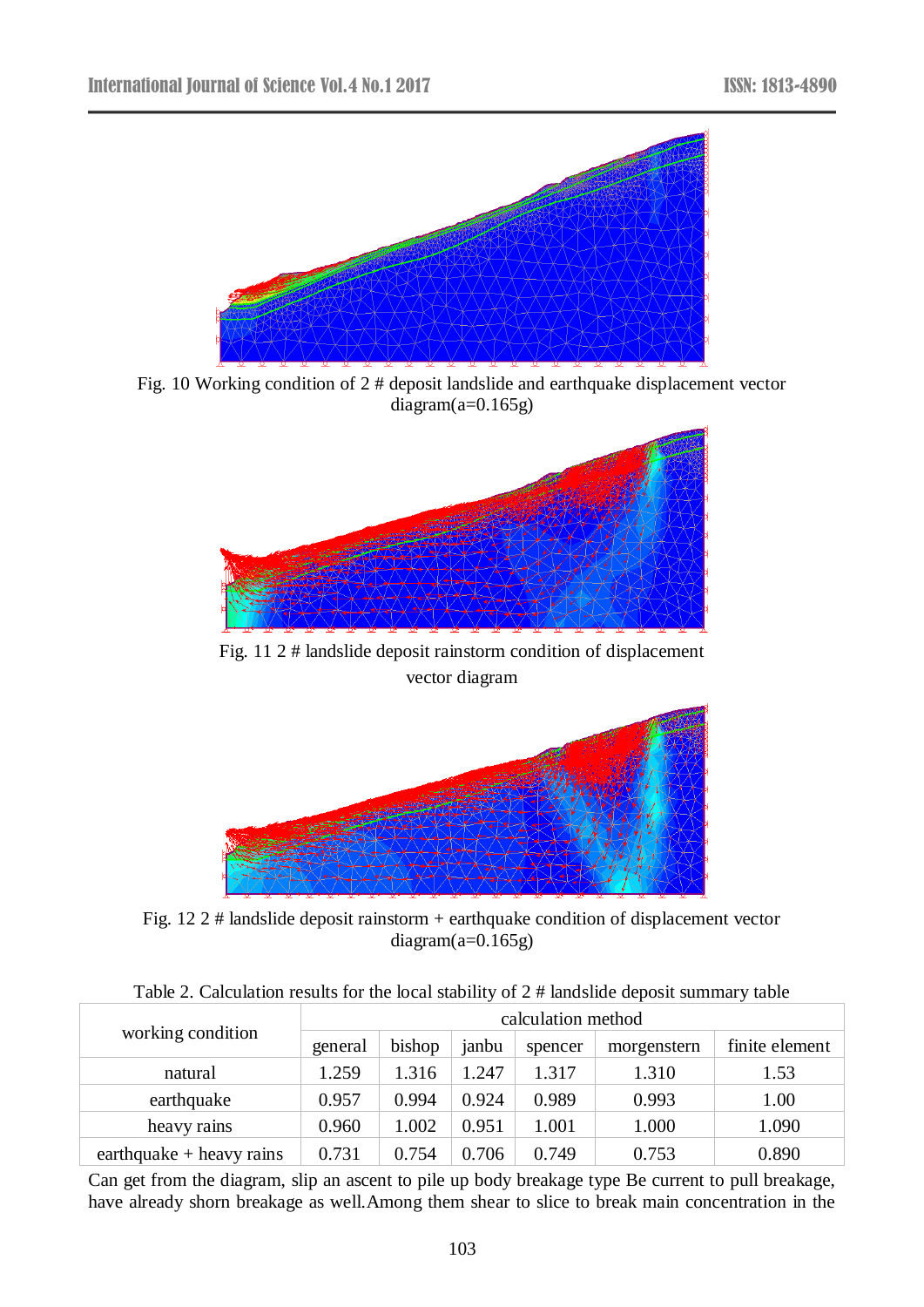ascent before the body good luck, and ascent body surface layer;Pull a breakage to then mainly take place after ascent body good luck, and appear to pull Zhang Dai toward the radicle rock direction part.Various work condition the contrast come to see, under the rain-storm condition of the empress good luck appear of shearing and slicing to break more natural status the bottom is obvious;And earthquake work under the condition, the whole slope of medium empress the department all appear to obviously pull a breakage, and extend toward the radicle rock direction, front the good luck part shear to slice to break scope to also become big and shear to slice in response to the dint a direction to expand toward the radicle rock.

### **4. Conclusion**

To 2# slippery the ascent pile up a body to carry on stability calculation analysis in, compute the different calculation method calculation get of the different work condition fall ascent pile up the stability coefficient of body.From the number analysis and the form, get to draw a conclusion:

(1)Whole stability: Under the natural status, the stability coefficient is higher, the slippery ascent piles up a body whole be placed in to stabilize status.Combine in the rain-storm, earthquake and two kinds of work condition etc. pile up a body stability the coefficient have to lower under the condition, but basically above 1.4, pile up a body whole up still is stability.

(2)Partial stability: The most dangerous slippery side that makes use of an arc method to search to get mainly concentration at slippery the ascent pile up before the body good luck and empress good luck and just search to get under the natural work condition among them of the most dangerous slip the stability of body of coefficient above 1.2, slippery the body be placed in to stabilize status.Search the most dangerous slippery body stability for getting under the rain-storm and earthquake work condition coefficient at 0.9-1.0 of, slippery the body part will appear to lose steady status.But under the sistuation that two kinds of work condition combine together, searching the most dangerous slippery body stability for getting the coefficient is between 0.67-0.89, the slippery body will appear to lose steady fall breakage, and most easily lose steady part after slippery ascent good luck, with appear under the rain-storm condition of lose a steady circumstance to is similar to.

# **Reference**

- [1] Dong Zhigao, Wu Jimin, Wan Wenyuan , Wang Kun: Earthquake collapse deposit slope stability analysis ,Water Conservancy and Hydropower Science and Technology Progress, (2006) No.5, p.37 - 40.
- [2] DUCAN J M. State of the Art: Limit Equilibrium and Finite Element Analysis of Slopes ,Journal of Geotechnical Engineering,ASCE, Vol. 7(1996) No.122,p577-596.
- [3] Li Kangyan: Deposit slope stability analysis research status , Science and Technology Guide Rich, (2013) No.32,p.114- 177.
- [4] Zhang Zhuoyuan, Wang Shifu, Wang Lansheng:Principle of Engineering Geological Analysis (Geological Publishing House, Beijing1994).
- [5] Yang Jihong Dong Jinyu, Liu HanDong, Huang Zhiquan,Liu Haining:Deposit a hydropower station left dam shoulder and formation mechanism analysis and stability evaluation, Rock and Soil Mechanics, Vol. S2 (2009), p. 408-413.
- [6] Deng Huafeng, Zhu Min, Yuan Xianfan, Ma Li, Luo Sai, Hu Peng:A large deposit slope formation mechanism analysis and control measures study,Rock and Soil Mechanics, Vol. S1 (2013), p. 285-292.
- [7] DAWSON E M, ROTH W H, DRESCHERA:Slope stability analysis by strength reduction , Geotechnique, Vol. 6 (1999) No. 49, p. 853-840.
- [8] Shi Chong,You Lin, Xu Yadong,Huang Wei, Zhang Yulong. Deposit landslide stability analysis based on improved dynamic programming algorithm,Journal of Rock Mechanics and Engineering, Vol. S2 (2012), p. 3599-3606.